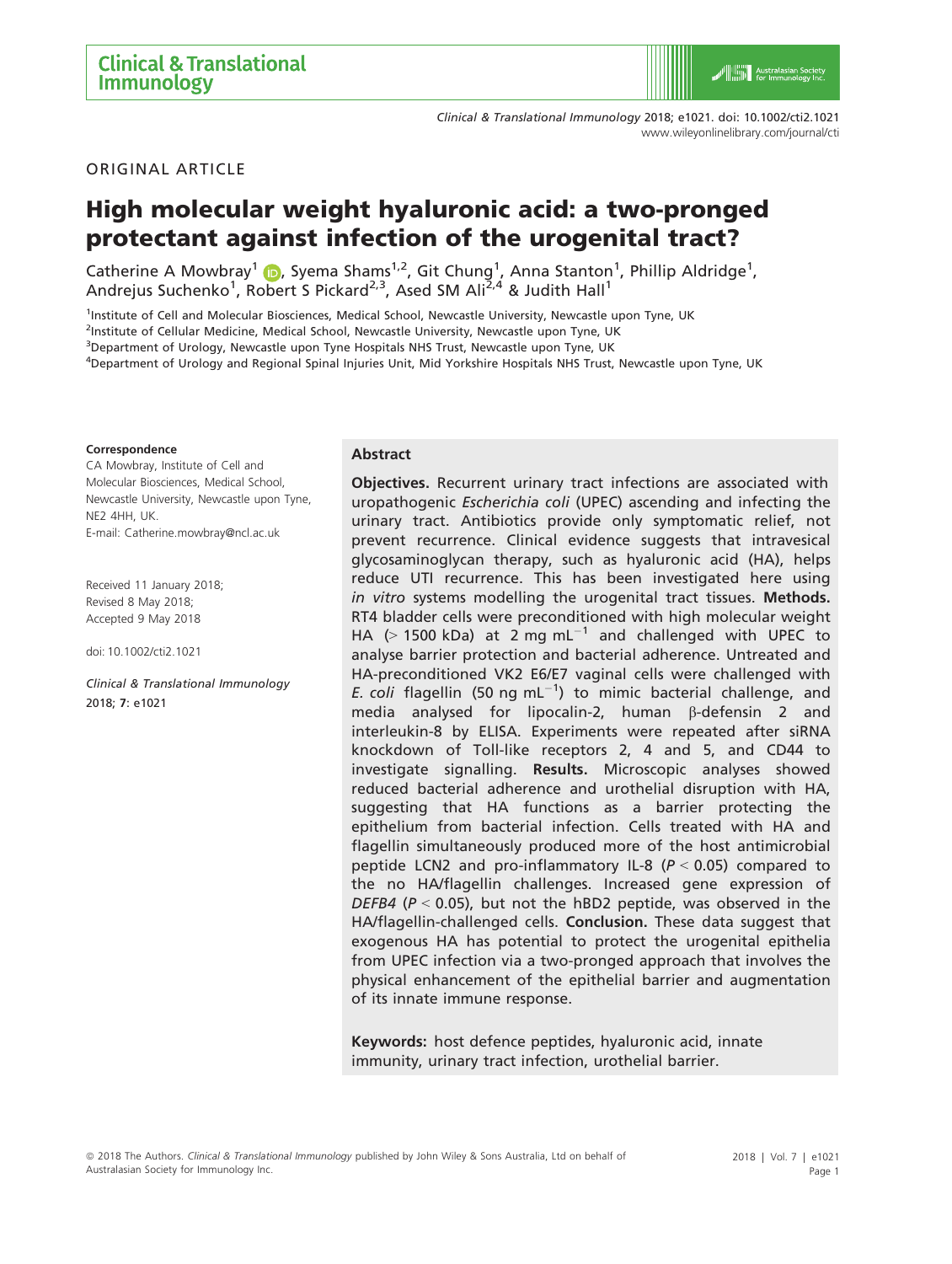Urinary tract infection (UTI) is one of the most common bacterial infections with an estimated 150 million cases reported annually.<sup>1</sup> Women are particularly affected, with up to one-third of all women and more than half of all postmenopausal women suffering recurrence.<sup>2</sup> Standard UTI treatment is antibiotic therapy, but for patients suffering from recurrent UTIs (rUTI), antibiotics provide only a short period of symptomatic relief before infection recurs. Moreover, the use of prophylactic antibiotics to treat rUTI is underpinning public health concerns about the consequences of antibiotic resistance<sup>3</sup> and driving the need for alternative nonantibiotic prophylactic options to treat rUTIs.<sup>4</sup>

In females, UTIs are caused when bacteria originating in the gastrointestinal tract colonise the vagina and peri-urethral area, and ascend to the bladder where they cause infection. $5$  Such organisms include Staphylococcus, Proteus, Enterobacter, Klebsiella, Pseudomonas and Enterococcus although the versatile pathogen Escherichia coli, known specifically as uropathogenic E. coli (UPEC), accounts for  $> 70\%$ of all infections.<sup>6</sup> Innate mechanisms are key in protecting the urinary tract from infection. These include physical factors such as the flushing action of urine which, together with its acid pH and ionic composition, defend the urogenital tract against bacterial colonisation and adherence to the urothelium. Additionally, Tolllike receptors (TLRs) located in the lower urogenital tissues respond to microbe-associated molecular patterns, specifically flagellin, and trigger the release of host defence peptides as well as inflammatory molecules that function to clear potential UTIs.<sup>7,8</sup> The importance of the TLRs in defence of the urinary tract (UT) is emphasised by studies where individuals carrying the TLR5\_C1174T (R392STOP) and TLR2\_G2285A (R753Q) SNP genotypes link to an increased risk of infection.<sup>9-11</sup>

Postmenopausal women suffer more frequently from UTIs, $<sup>2</sup>$  although the mechanisms controlling</sup> their increased susceptibility are unclear. In the vaginal tissues, oestrogen stimulates the production of glycogen, which is metabolised by the vaginal Lactobacilli populations to produce lactic acid. It is proposed that the lactic acid maintains an acid pH which helps to protect the

vaginal tissues from colonisation by potential uropathogens including E. coli. Postmenopausal women are characterised by reduced oestrogen levels and those suffering rUTIs typically show a vaginal pH above  $4.5<sup>12</sup>$  suggesting that the reduced oestrogen levels impact negatively on Lactobacilli growth, which adversely affects the vaginal microbiome. $13-15$  In support of a role for oestrogen in the innate defence of the urogenital tract, topical, but not oral oestrogen treatments have proven successful in reducing infections with these effects mediated through the vaginal commensal populations and the urogenital innate defences.<sup>16–19</sup> However, because of the side effects, the use of topical vaginal oestrogen is not always appropriate for all women<sup>20</sup> and hence its therapeutic potential in treating rUTIs is limited.

Research for new therapeutic agents to help treat rUTIs has focussed on understanding the pathology of such infections, including knowledge of the virulence factors utilised by uropathogens to orchestrate an infection. UPEC are characterised by pili that carry FimH adhesion proteins that facilitate bacterial attachment through binding of mannosylated receptors on the urothelium. These structures are key to infection and have been targeted in the development of new therapeutics. $21$  However, initial strategies employing a vaccine approach and whole pili immunogens have proven ineffective, and other methodologies including the use of a FimC-FimH complex, UPEC toxins and siderophores have reduced, but not totally inhibited, UPEC infection of the bladder.<sup>22-24</sup> In contrast, agents called mannosides, which function as FimH antagonists and reduce bacterial attachment, show strong potential, with in vivo approaches involving animal models demonstrating the efficacy of a new class, the C-mannosides. $25$  Recently, the FimH antagonist M4284 when administered orally to mice has been shown to reduce UPEC colonisation of the gut microbiota.<sup>26</sup> If proven clinically, this approach will underpin an oral treatment available to all those suffering rUTIs that functions by reducing the faecal carriage of UPEC and hence the incidence of UTIs. An alternative approach to reduce UTI episodes in UTI-prone patients is the deliberate inoculation of the bladder with a nonadhering E. coli strain, 83972, to establish asymptomatic bacteriuria.<sup>27</sup> However, this procedure involves catheterisation and is invasive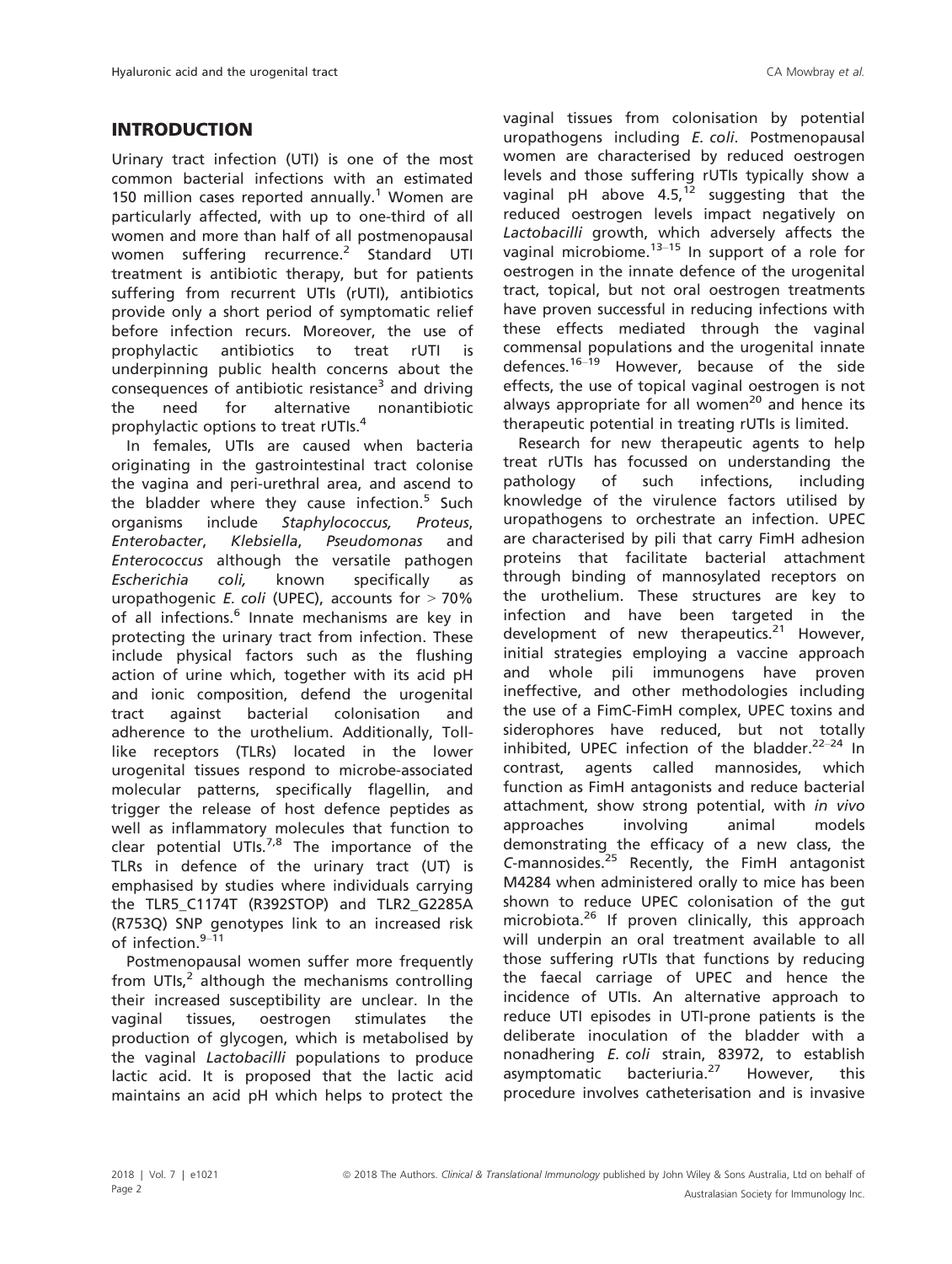for the patient and, while protective, reduces rather than eliminates infections.

Other potential therapeutic agents include the glycosaminoglycans (GAGs), hyaluronic acid (HA) and chondroitin sulphate. Glycosaminoglycan instillations when compared clinically to placebo and antibiotics have been found to be linked to fewer episodes of UTI recurrence in women and longer periods between infections.<sup>28–30</sup> Hence, these agents appear protective against UTIs. Again, however, clinical treatments involve an invasive catheterisation procedure. More acceptable therapeutically is a vaginal topical agent applied by the rUTI patient that functions as a barrier and prevents uropathogens from colonising the vagina, and ascending via the urethra to the bladder. $11$  To explore the potential of HA as a topical treatment for rUTI, this study used RT4 bladder and VK2E6/E7 vaginal cells to model the urogenital tract in vitro. These cells were preconditioned with HA and the effects of an UPEC challenge on the epithelial barrier and epithelial innate response examined using imaging and host peptide gene expression and protein analyses.

## RESULTS

#### Hyaluronic acid and the urothelial barrier

Confluent urothelial cell monolayers cultured in medium containing either HMW (1500–1800 kDa) HA (2 mg mL $^{-1}$ ) or no HA were challenged with a flagellated UPEC strain, TPA4935J, isolated from the urine of a rUTI patient and modified to express GFP. UPEC adherence to the unprotected cell monolayer (no HA) was detected within 4 h of infection, with the fluorescent bacteria locating specifically to the tight junctions of the RT4 cell monolayer and no visible adherence to other cell surfaces (Figure 1a). Increasing bacterial adherence was observed with incubation time, and by 24 h, the urothelial cell monolayer was severely disrupted. In contrast, bacterial adherence was not observed in the cells treated with HA until 6 h postinfection and the numbers of adhering bacterial colonies were limited (Figure 1a, Supplementary figure 1). At 24 h post-UPEC infection, the monolayer of the HA-treated cells remained intact, suggesting that the HA was functioning as a barrier and protecting the urothelium from bacterial adherence, and hence infection.



Figure 1. UPEC infection of urothelia. RT4 cells either alone or preconditioned with hyaluronic acid (HA; 2 mg  $mL^{-1}$ ) were exposed to GFP-expressing UPEC (TPA4935J) for up to 24 h and microscopic images captured. Cells were fixed and stained with phalloidin (red: actin cytoskeleton) and DAPI (blue: nucleus) (a). RT4 cells with or without hyaluronic acid (2 mg  $mL^{-1}$ ) were assessed for paracellular flux of fluorescein in presence of UPEC flagellin (50 ng mL $^{-1}$ ) or 10<sup>5</sup> bacteria over a 60-min period (b). Data are mean  $\pm$  SEM (N = 3 experiments); \*\*\*P <sup>&</sup>lt; 0.001. HAF, HA/Flagellin; B, Bacteria; HAB, HA/Bacteria.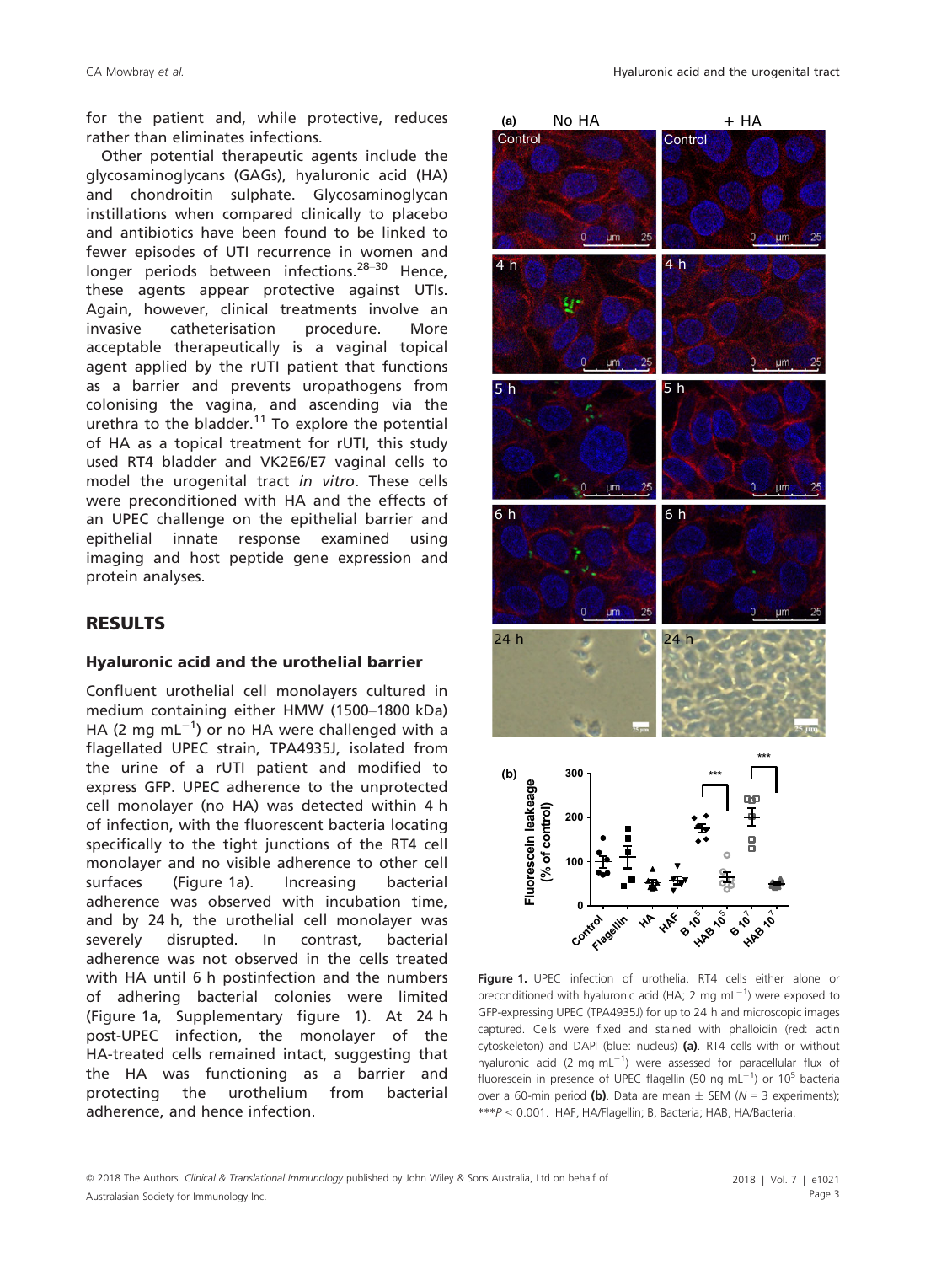This barrier function was further supported by paracellular flux measurements in which confluent layers of bladder cells either preconditioned or not with HA (2 mg  $mL^{-1}$ ) were challenged with either UPEC or flagellin, a key UPEC virulence factor used to mimic infection. In the RT4 bladder cells preconditioned with HA, the passive leak of fluorescein (Figure 1b) and mannitol (Supplementary figure 2) was reduced  $(P < 0.01)$ compared to control. Moreover, flux was not affected when the cells were challenged with either UPEC or flagellin (F). However, in the absence of HA and presence of UPEC, cell flux was significantly increased compared to control  $(P < 0.05$ ; Figure 1b). These data strongly suggest that the HA functions to tighten the epithelium and enhance the physical integrity of the epithelial monolayer.

#### Hyaluronic acid and the urothelial innate response to UPEC flagellin

The innate response is pivotal in protecting the urogenital tract from infection.<sup>7</sup> Previous studies have shown that incubating vaginal cells in vitro with low molecular weight (LMW) HA (< 200 kDa) elicits an innate immune response characterised by the synthesis of host defence (HD) molecules, including the defensins  $1-3$  and lactoferrin.<sup>31</sup> In contrast, treatment of vaginal VK2 E6/E7 and bladder RT4 cells for 24 h with HMW HA did not affect the expression of either the DEFB4 or LCN2 genes, encoding the host defence agents BD2 and LCN2 (NGAL; Figure 2a and b). However, challenging the HA-preconditioned cells for 24 h with UPEC flagellin (50 ng mL $^{-1}$ ) significantly enhanced gene expression ( $P < 0.01$ ) compared to flagellin alone. These data indicated that preconditioning the urogenital cells with HMW HA augmented the innate immune response of these epithelia to flagellin, a key UPEC virulence factor.

If HA is to be considered for use as a vaginal topical agent then the mechanisms regulating the enhanced HA/flagellin signalling response require elucidation. TLRs 2 and 4 and CD44 each represent cell surface receptors of  $HA^{32}$  and the potential roles of these receptors in enhancing the innate response of the vaginal cells to flagellin, in the presence of HA, was explored using a gene knockdown approach (Supplementary figure 3). The effects of silencing the TLR5 gene encoding TLR5, which mediates the host response to flagellin, were also examined.



Figure 2. DEFB4 and LCN2 expression in cells preconditioned with hyaluronic acid. Hyaluronic acid 1500-1800 kDa (2 mg mL $^{-1}$ ) was applied to VK2 E6/E7 and RT4 cells and either PBS or flagellin (50 ng mL $^{-1}$ ) added, the latter to simulate an UPEC infection for up to 24 h. Gene expression of DEFB4 (a) and LCN2 (b) was measured by qPCR. Data are mean  $\pm$  SEM (N = 3 experiments);  $*P < 0.01$ ,  $**P < 0.001$ . F, Flagellin; HA, Hyaluronic acid; HAF, HA/Flagellin.

Analyses of the VK2 E6/E7 vaginal cell media for the host protein LCN2 following the HA/flagellin challenge supported the gene expression data (Figure 2b), with significantly elevated concentrations of LCN protein ( $P < 0.01$ ) compared to flagellin alone  $(> 2$  fold change) observed (Figure 3a). These increases were not, however, affected following the TLR2/4/CD44 gene knockdowns. The BD2 protein concentrations in media collected from flagellin-challenged cells also increased ( $P < 0.05$ ) compared to control. However, the concentrations measured in the HA/flagellinchallenged cells did not support augmentation of the innate response (Figure 3b) with comparable BD2 profiles observed in the media of the TLR2/4 and CD44 gene knockdown cells.

Measurement of the inflammatory protein marker, IL-8, did not show significant protein concentration changes in the media in response to HA alone, suggesting that the HA treatment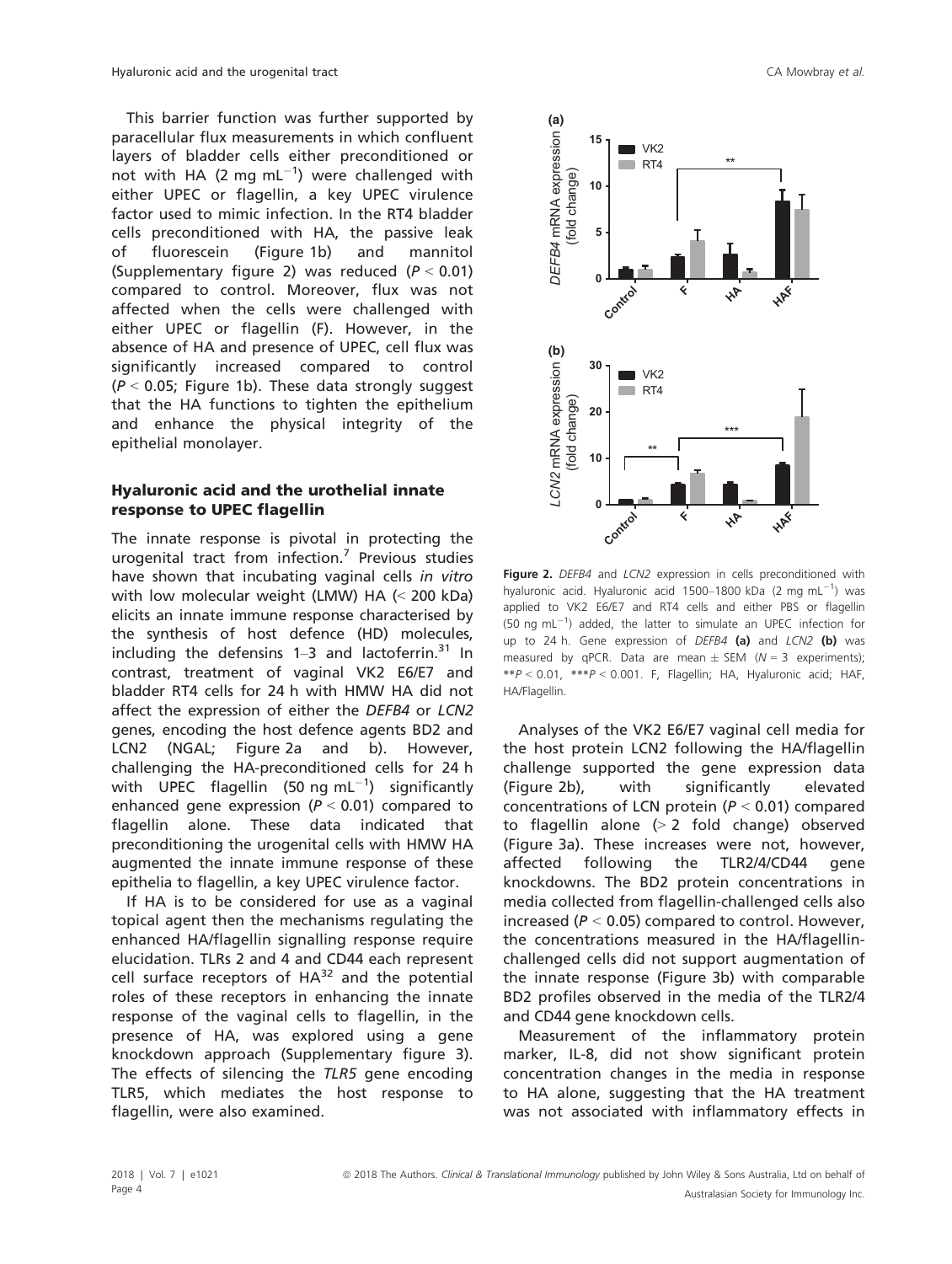

Figure 3. IL-8, BD2 and LCN2 measurements following TLR2/4 and CD44 receptor gene knockdowns. VK2 cells were subjected to siRNA control knockdown (black bars), TLR2&4 together (dark grey bars) or CD44R knockdown (light grey bars). After 48 h, cells were incubated for 24 h plus/ minus hyaluronic acid and challenged with flagellin (50 ng mL<sup>-1</sup>). Media postchallenge was collected, and LCN2 (a), BD2 (b) and IL-8 (c) concentrations were measured by ELISA, and data presented as fold change. Data are mean  $\pm$  SEM (N = 2 experiments, n = 6 technical replicates); \*P <sup>&</sup>lt; 0.05, \*\*P <sup>&</sup>lt; 0.01, \*\*\*P <sup>&</sup>lt; 0.001. C, Control; F, Flagellin; HA, Hyaluronic acid; HAF, HA/Flagellin.

the vaginal cells (Figure 3c). This observation was also supported by the lack of increase in IL1b gene expression (Supplementary figure 4). Significantly increased IL-8 concentrations were observed when the cells were challenged with E. coli flagellin and these were also enhanced  $(P < 0.05)$  in the presence of HA. Augmentation of the IL-8 protein response was similarly observed in all the knockdown experiments although these data suggested the involvement of TLR2/4.

Following TLR5 knockdown, reduced concentrations of LCN and IL8 were detected in the media following flagellin challenge (Figure 4a and c), but augmentation of the response was still observed in the challenged cells pretreated with HA compared to flagellin alone. In contrast, flagellin treatment of the TLR5 gene knockdown cells was associated with an increased BD2 response compared to the control siRNA cells. HA/flagellin treatment of such cells followed a similar pattern, but the presence of HA was not associated with an augmented response (Figure 4b).

#### Hyaluronic acid and  $NFRB$  signalling

The transcription factor  $NFR$  is a key signalling molecule functioning in the innate response of the urogenital cells to flagellin<sup>11</sup> and the response to HA.<sup>33</sup> The signalling responses of VK2 E6/E7 and RT4 cells are comparable in their  $NF_{KB}$ response to flagellin<sup>11</sup>; therefore, to further explore the signalling mechanisms underpinning the HA/flagellin effects, urothelial cells stably engineered to contain an NFKB reporter were used. These cells were incubated with flagellin (F), HMWT HA, HA/flagellin (HAF), heat-killed UPEC  $(TPA4935)$  (B) and HA/B, and NF $\kappa$ B signalling measured from one to 24 h following challenge (Figure 5). HMWT HA treatment alone did not induce  $NF \kappa B$  activity up to 24 h, supporting its noninflammatory properties. By 3 h of flagellin treatment  $NF<sub>K</sub>B$  signalling was evident, although no response was observed in the flagellin-treated cells preconditioned with HA, supporting it functioning as a protective barrier. At 6 h,  $NFRB$ activity was detected in the HA/flagellin-treated cells, but at a reduced level ( $P < 0.05$ ) compared to the cells treated with flagellin alone. The  $NFRB$ signalling response to the HA/B-challenged cells remained comparable to control levels for up to 24 h. These data were consistent with the HA forming a protective layer and helping to protect the epithelium from whole bacteria and flagellin proteins.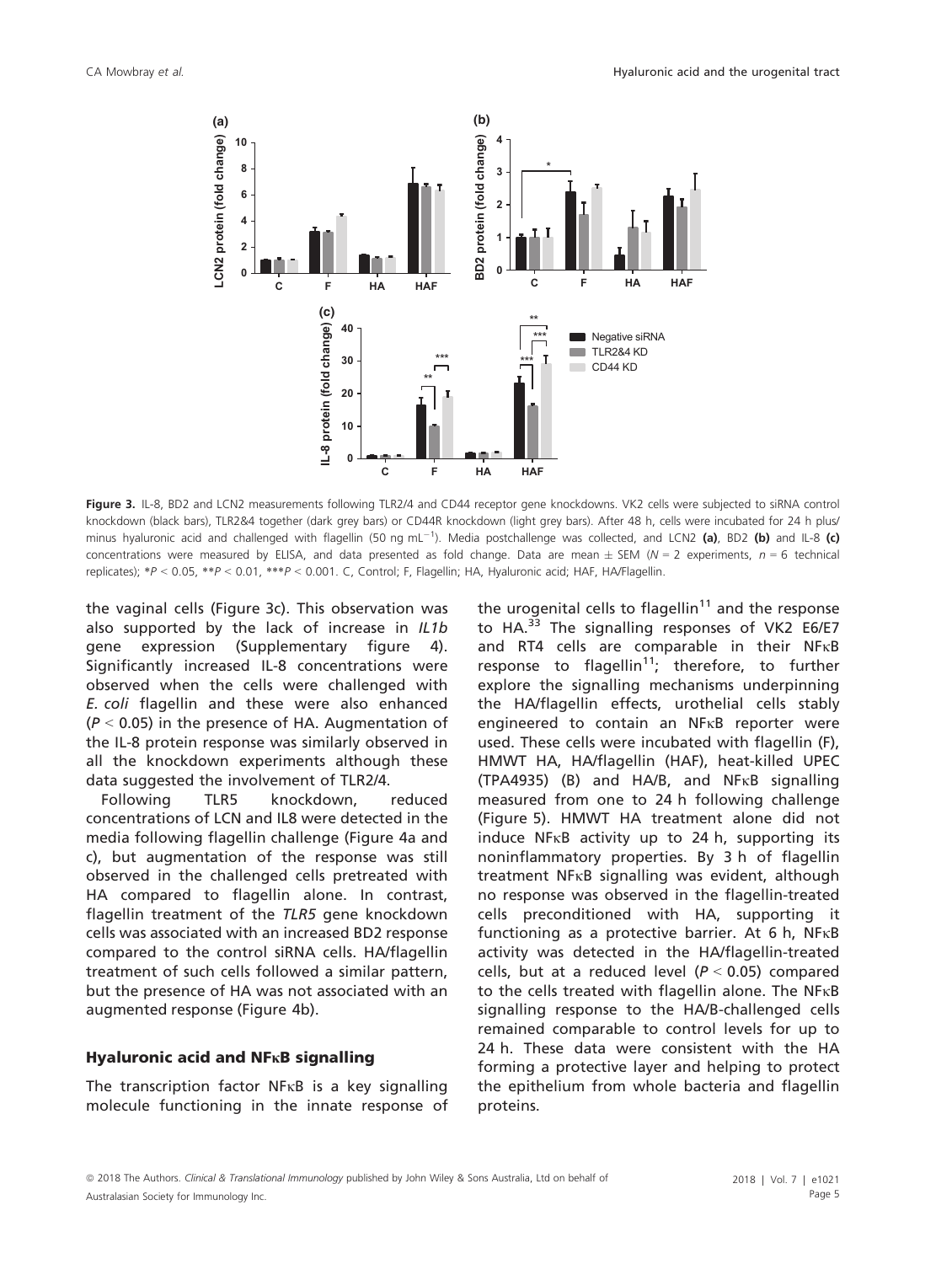

Figure 4. IL-8, BD2 and LCN2 measurements following TLR5 receptor gene knockdown. VK2 cells were subjected to siRNA control knockdown (black bars) or TLR5R (grey bars) knockdown. After 48 h, cells were incubated for 24 h plus/minus hyaluronic acid and challenged with flagellin (50 ng mL<sup>-1</sup>). Media postchallenge were collected, and LCN2 (a), BD2 (b) and IL-8 (c) concentrations were measured by ELISA and data presented as fold change. Data are mean  $\pm$  SEM (N = 2 experiments, n = 6 technical replicates); \*\*P < 0.01, \*\*\*P <sup>&</sup>lt; 0.001. C, Control; F, Flagellin; HA, Hyaluronic acid; HAF, HA/Flagellin.



Figure 5. NFkB signalling in cells preconditioned with hyaluronic acid and challenged with UPEC or flagellin. HA and RT4 cells expressing an NFkB luciferase reporter gene were challenged with HA (2 mg mL $^{-1}$ ), F (50 ng mL $^{-1}$ ) or heat-killed UPEC (10<sup>4</sup> per well) for up to 24 h. Cells were subsequently lysed, luciferase substrate added and the resulting luminescence recorded. Data are mean  $\pm$  SEM (N = 3 experiments,  $*P < 0.05$ ,  $**P < 0.001$ ). C, Control; HA, Hyaluronic acid; F, Flagellin; HAF, HA/Flagellin; B, Bacteria; HAB, HA/Bacteria.

### **DISCUSSION**

The glycosaminoglycan HA is found naturally throughout the body as a major constituent of the extracellular matrix, $34$  and functions in healthy tissues to regulate cell growth, differentiation and to inhibit inflammation.<sup>32</sup> Clinically, bladder instillations containing HA have been shown to reduce UTI episodes and pain<sup>30,35,36</sup> with in vivo studies suggesting that HA treatment is associated with reduced bacterial growth.<sup>37</sup> However, these are only used in cases of extremely unresponsive rUTIs.<sup>20</sup> A recent clinical trial has reported the effects of HA combined with Propionibacterium acnes as a potential treatment to combat vaginal infections, functioning presumably by enhancing the immune system in the vaginal/vulval tissues.<sup>38</sup> While this therapy did reduce the symptoms of bacterial vaginosis, the study lacked a control arm treated with HA alone, hence the actual contribution of HA cannot be ascertained. Although the literature reporting the vaginal use of HA as a topical agent to treat UTI incidence in vivo, either through clinical human trials or animal studies, is sparse the evidence to date does support a role for HA in protecting the urogenital tract from infection.

To further explore the mechanisms by which HA helps protect from UTI an in vitro approach exploiting RT4 and VK2 E6/E7 cells, modelling the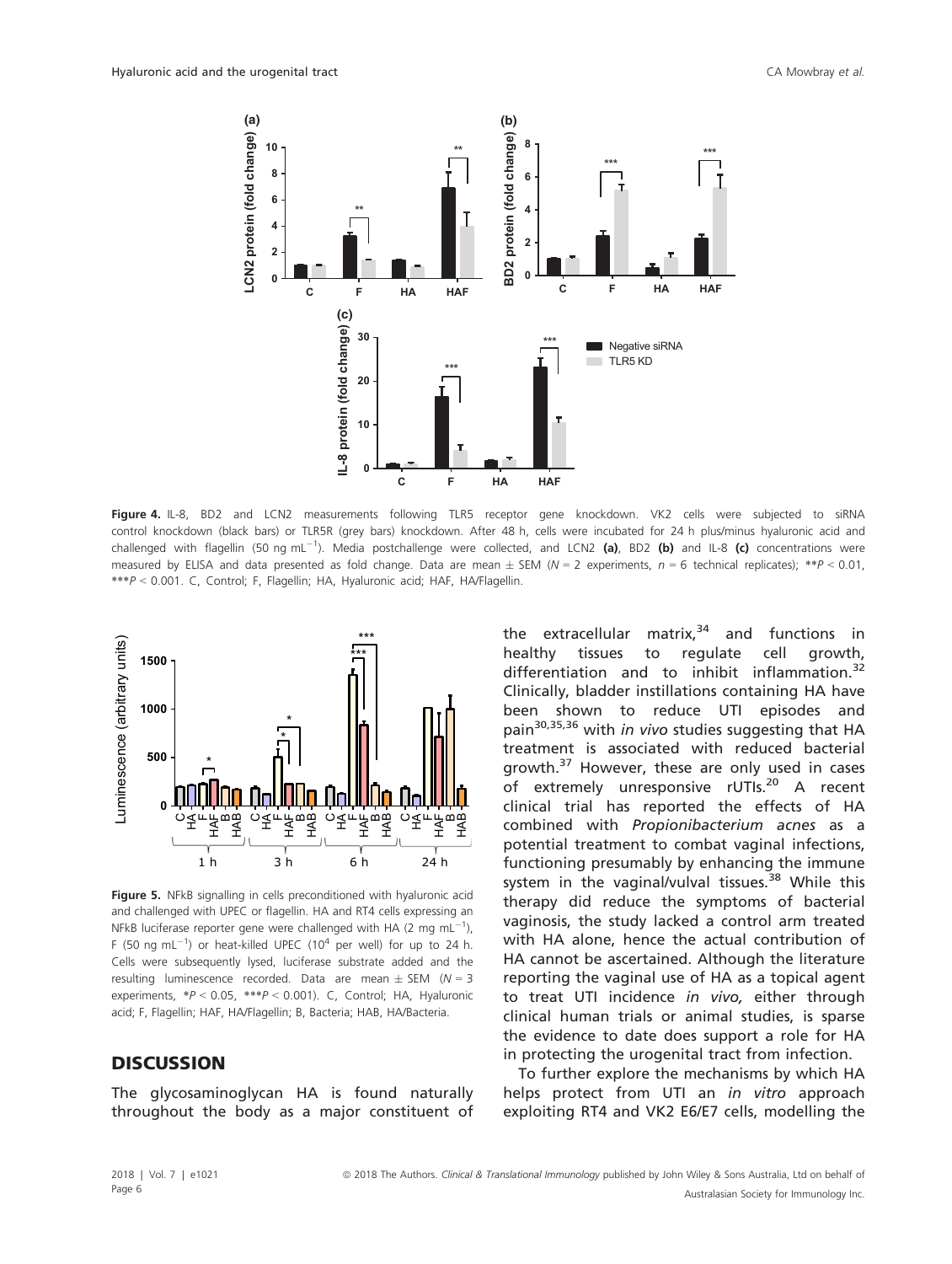urogenital tract tissues, was used. Cells challenged with UPEC resulted in bacteria being localised to the tight junctions of the urothelium, which over 24 h resulted in a weakened, disrupted epithelial barrier concomitant with UTI pathology. These data endorsed previous observations,  $39-41$  and supported an UPEC infection mechanism involving manipulation of the paracellular pathway. Tight junction investigation in primary urothelial cells has shown that claudin 3, ZO-1 and ZO-1 $\alpha^+$  are important for the correct functionality of tight junctions in urothelia, $42,43$  with the loss of ZO-1 associated with UPEC infection of bladder epithelia<sup>39</sup> and a potential UPEC target.

Preconditioning the cells with HA reduced bacterial attachment and epithelial disruption, which supported the glycosaminoglycan as protecting the epithelial barrier physically. Although the cell line model does not take into account urinary flushing and hence potential loss of the HA layer, it does demonstrate the positive effects of using HA to help protect the urogenital tract from infection. Clinically, we suggest using HA as a topical vaginal treatment rather than a bladder treatment, hence we predict that any flushing effects would be reduced. One method by which UPEC has been reported to infect the murine urinary tract is through attaching to CD44  $receptors<sup>44</sup>$  that also bind HA.<sup>45</sup> Although receptor masking by HMW HA may have functioned in reducing UPEC infection in vivo, specific localisation of UPEC to the epithelial tight junctions was less supportive of such a mechanism operating in the human urothelial cell model.

High molecular weight hyaluronic acid has been shown to protect against inflammation, and the mechanism is suggested to involve cross-linking of the glycosaminoglycan with transmembrane CD44 receptors.<sup>32</sup> The importance of the cell adhesion receptor molecule CD44 in this process has been further demonstrated in vivo using  $CD44^{-/-}$  mice, with the accumulation of LMW HA associated with and responsible for an exaggerated inflammatory response.46,47 Consistent with the reported properties of HMW HA, its application to urothelial cells was not associated with inflammation as measured by either  $NF<sub>K</sub>B$  signalling or immune effector synthesis. Interestingly, however, the presence of exogenous HMW HA enhanced the innate response of the urogenital cells to E. coli flagellin, a virulence factor used in vitro to mimic an UPEC infection. Bacterial infection and cell injury are associated with hyaluronidase activity<sup>48</sup>

and the accumulation of LMW material. Moreover, the inappropriate clearance and persistence of LMW HA links to multiple inflammatory pathologies including arthritis, lung fibrosis $49$  and potentially interstitial cystitis.<sup>50</sup> While the lack of innate responses to the HMW material alone suggested no contamination with LMW material, it cannot be excluded the endogenous production of LMW HA during the challenge period was responsible for the enhanced effector responses. LMW HA has been reported to function through TLRs 2 and 4, but independently of CD44, to stimulate the synthesis of host defence effectors including BD2 and SLPI in vaginal cells.<sup>31</sup> Surprisingly, however, in view of its  $pro\text{-}inflammatorv$  properties.<sup>32</sup> these responses observed using the VK2E6/E7 cell model were reported to be independent of pro-inflammatory cytokine production.

The actual signalling mechanisms regulating the augmented urothelial innate response to HA/flagellin in our in vitro challenges remain uncertain. Our data, as predicted, supported a role for TLR5 but it did not strongly support either TLR2/4 or CD44 involvement. It cannot be excluded, however, that these data were prejudiced by the signalling activities of receptors persisting following incomplete gene knockdown. HMW HA treatment is not only associated with receptor binding but also receptor clustering that functions, potentially, to stabilise cell membrane transporters and/or receptors.<sup>45</sup> Hence, if activated urothelial TLR5 and CD44 receptors cluster similarly in response to flagellin and HA, then the outcome supports signal amplification through either better retention of their respective ligands or increased rebinding. While the mechanisms underpinning signal amplification remain obscure, cooperation between receptors either physically or through shared intracellular signalling molecules cannot be excluded. The potential roles of other HA binding molecules such as the hyaladherins, RHAMM, LYVE-1 and HARE<sup>32</sup> also remain to be explored.

In contrast to LCN2 and IL-8, it was surprising that no enhancement of the BD2 peptide response was observed in the presence of either flagellin or HA/flagellin, an observation that did not marry with the DEFB4 expression data. BD2 peptide molecules are positively charged and have been reported to bind to negatively charged GAGs.<sup>51</sup> It is therefore possible that precipitation of the BD2-GAG complexes on the epithelial cell surface masked the *in vitro* increase in BD2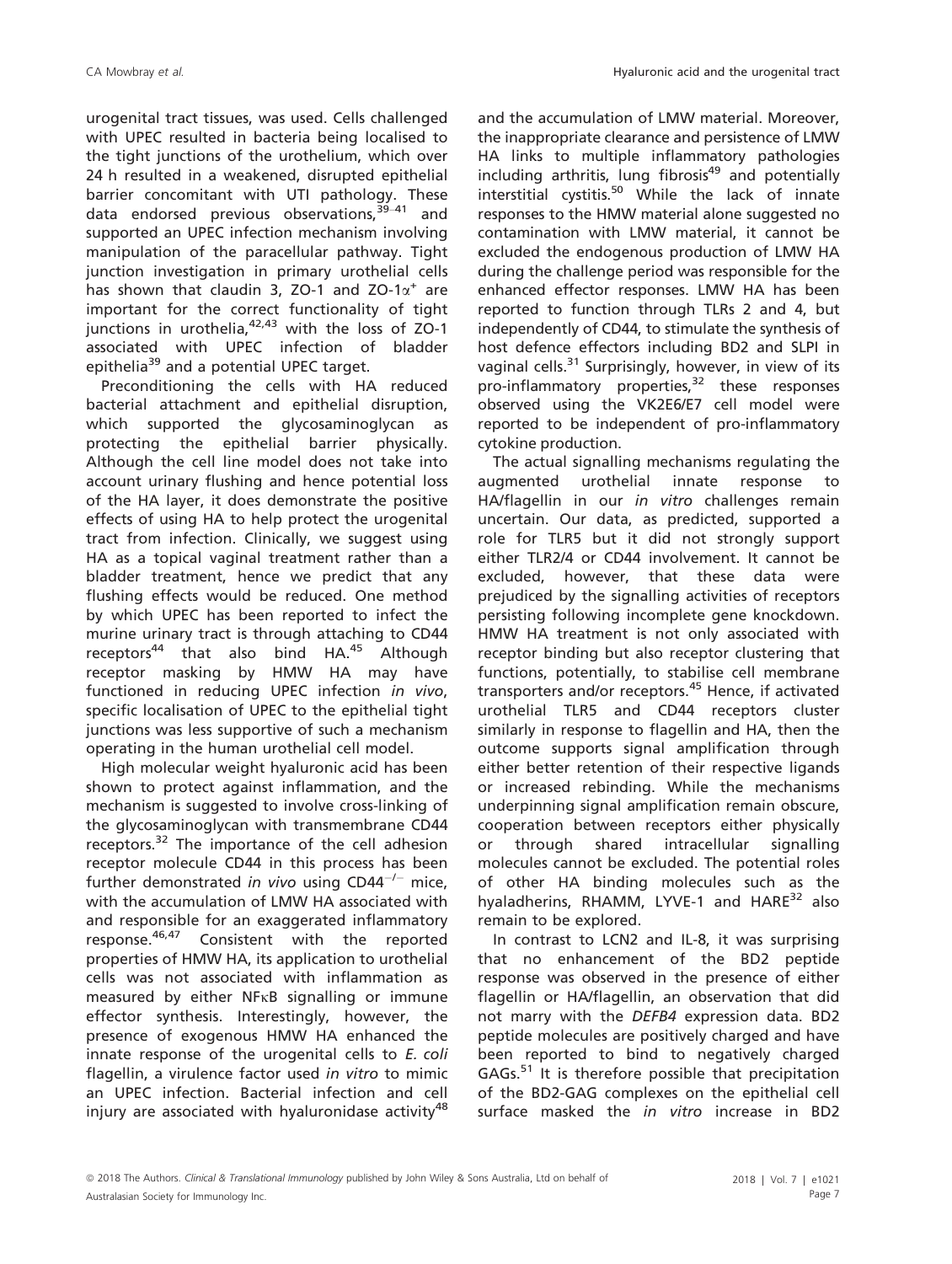concentrations in response to flagellin. However, these data were further complicated by the enhanced BD2 responses following TLR5 gene knockdown. Such observations may have reflected the responses of the cells to reduced TLR5 numbers including the recycling of endocytosed TLR5 receptors to the cell membrane, the unregulated release of BD2 from intracellular cell granules or other negative feedback mechanisms functioning to increase the synthesis and storage of BD2. As BD2 is a key effector in defending the urogenital tract<sup>11</sup> and the enhanced responses appeared independent of  $NFRB$  signalling, further investigation of this response is required.

Overall, these in vitro data provide evidence for HMW HA functioning not only as a mechanistic barrier protecting the urothelium from UPEC infection, but also boosting the innate response of the epithelium in the presence of flagella, a key UPEC virulence factor. These two protective mechanisms, while independent, support previous in vivo observations reported using rodents $37,52$  as well as complementing each other to limit bacterial growth. They also help to explain why HA instillations, clinically, are successful in reducing UTI episodes. $30$  These observations also suggest that therapeutic topical HA has potential as an alternative or co-treatment to antibiotics in the management of recurrent UTIs. However, focussed clinical trials are required to underpin its therapeutic use as a topical agent.

### METHODS

#### Cell culture

Vaginal and bladder epithelia were modelled using VK-2 E6/E7 (ATCC-CRL2616) and RT-4 (ATCC-HTB-2) cells respectively. VK2 cells, cultured in Keratinocyte-SFM (ThermoFisher) with recommended supplements, were seeded into 12-well plates (2  $\times$  10<sup>5</sup> cells per well). RT4 cells, cultured in RPMI with L-glutamine (2 mm), HEPES (2.5%) and 10% FBS (Sigma), were seeded into 6-well plates (5  $\times$  10<sup>5</sup> cells per well), or 12-well transwells (1.2  $\times$  10<sup>5</sup> cells per well). RT4 with NFkB luciferase reporter plasmid<sup>53</sup> were grown in RT4 media with G418 (0.5 mg mL $^{-1}$ ) and seeded into 96-well plates (5  $\times$  10<sup>4</sup> cells per well).

#### Mimicking bacterial infection

Confluent vaginal or bladder cells were incubated with HA MW 1500-1800 kDa (Sigma; 0.2%, 2 mg mL<sup>-1</sup>) and UPEC flagellin (F) (50 ng mL $^{-1}$ )<sup>11</sup> alone or together for up to 24 h. Media was collected for ELISA analyses and cells lysed for RNA extraction and qPCR.

### Epithelial flux

RT4 cells were grown on transwells for 14 days, followed by 1-h incubation with HA (2 mg  $mL^{-1}$ ) and 6-h challenge with either clinical UPEC isolate, 3412, (10<sup>5</sup>-10<sup>7</sup> cells per mL) or flagellin (50 ng mL $^{-1}$ ). To test whether HA protected the epithelial barrier,  $14C$ -mannitol (10  $\mu$ M) or fluorescein (100  $\mu$ g mL<sup>-1</sup>) was added to the apical compartment and media sampled from the basolateral compartment at time periods up to 1 h. Radiolabelled mannitol was detected using a scintillation counter and fluorescence measured using a FluoStar Omega microplate reader (BMG Labtech, Ortenberg, Germany).

#### Luciferase assay

RT4 cells stably transfected with NFKB luciferase reporter plasmid<sup>53</sup> were challenged for up to 24 h with either flagellin (50 ng mL $^{-1}$ ) or heat-killed UPEC (10<sup>4</sup> per well). Cells were lysed overnight at  $-80^{\circ}$ C with reporter lysis buffer (Promega) and luciferase activity measured using a luciferase reporter assay kit (Promega). Luminescence was measured using the FLuostar Omega plate reader.

### Staining and imaging of cells

RT4 cells were seeded onto 8-well chamber slides (Corning) at  $3 \times 10^4$  cells per well and grown to confluence. Cells either preconditioned or not with HA (2 mg mL $^{-1}$ ) were challenged for up to 24 h with TPA4935J, a clinical UPEC isolate transformed with pEGFp-C3 (10<sup>2</sup> per well). After washing with PBS, fixing in 4% PFA the cells were stained for 2 h with CytoPainter Phalloidin-iFluor 594 reagent (Abcam) diluted 1:1000, and coverslips mounted using Vectasheild with DAPI (Vector Laboratories). Images were captured using a Leica SP8 confocal microscope (fluorescence) or an EVOS XL Core Cell Imaging System (Thermo Fisher; light microscope images). Image analysis was conducted using LAS X (Leica) and Image J software.

#### siRNA Knockdowns

Transfection of VK2 cells with siRNA (ThermoFisher) was performed using Viromer Green (Lipocalyx) at 65% confluence. siRNAs used were as follows: s168 (TLR2), s14196 (TLR4), s2681 (CD44), s14199 (TLR5), AM4611 (negative siRNA 1). Transfection was performed at  $\times$ 0.5 reaction volume (single knockdown) or  $\times$ 0.25 reaction volume (double knockdown) following the manufacturer's protocol for 48 h, followed by challenge with HA and/or flagellin as previously described for 24 h.

#### RNA extraction and qPCR

RNA extraction used the SV Total RNA Isolation Kit (Promega), and nucleic acid was quantified by nanodrop. Reverse transcription of RNA (400 ng) used random hexamers (Roche), MMLV Reverse Transcriptase and RNase Inhibitor (Promega). mRNA expression was quantified by  $qPCR$  using SYBR Green (Roche) with 0.5  $µM$  primers on a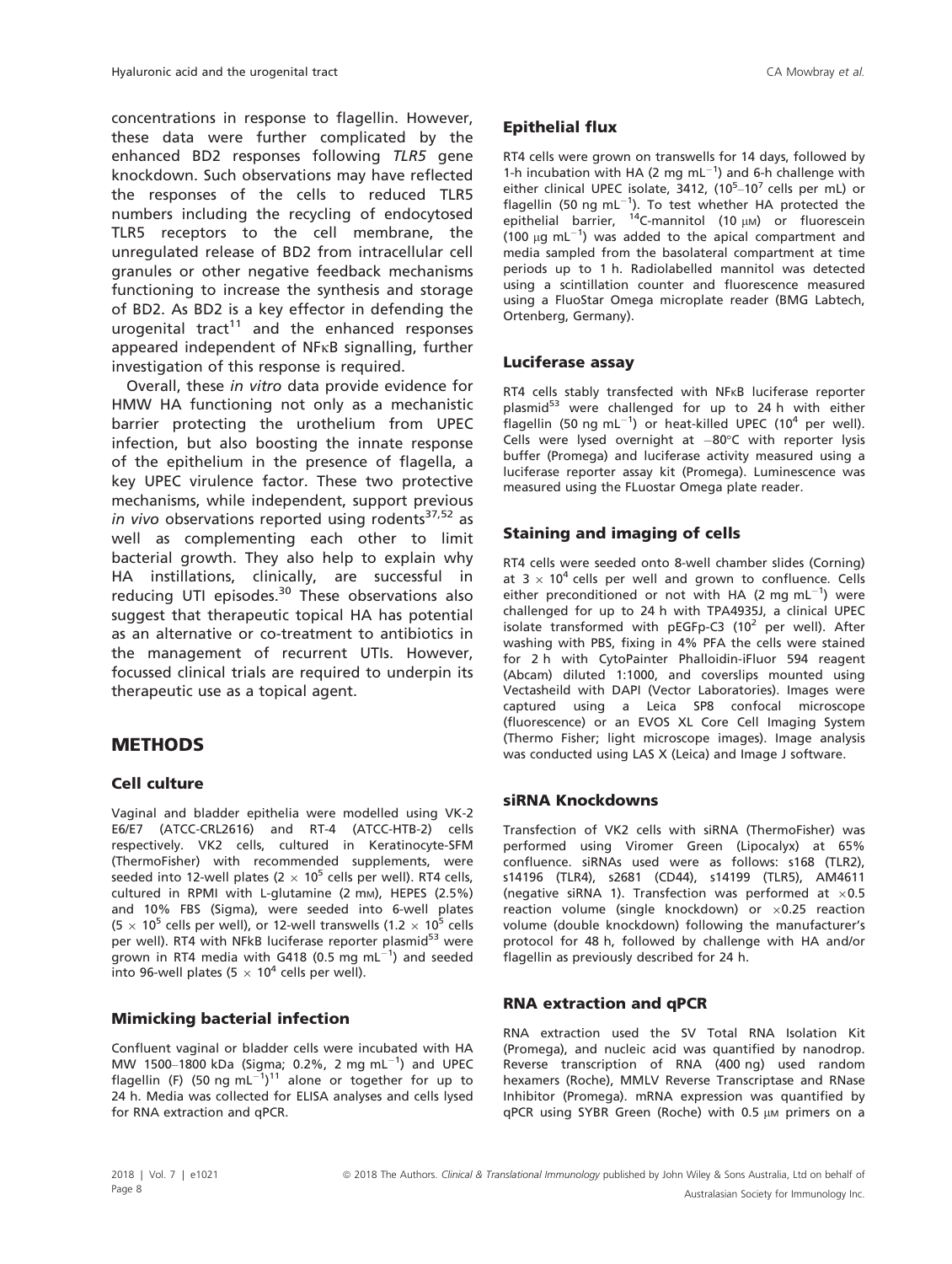LightCycler 480 (Roche). Appropriate reference genes, GAPDH and ATP5b for VK2, GAPDH for RT4, were determined using GeNorm<sup>54</sup> (Primer Design). Primer sequences of target genes can be found in Supplementary table 1. PCR products were verified by sequencing and controls were included in each plate, enabling verification of single target amplification using melt curve analysis. Data were normalised to the appropriate reference genes.

#### ELISA

ELISA kits to measure protein levels of BD2 (Leinco Technologies), lipocalin-2 (LCN2) and interleukin-8 (IL-8; both R&D Systems) in media harvested from cell challenges were used as per manufacturer's instructions. Absorbance was measured at 540 and 450 nm using a FLUOstar Omega (BMG Labtech, Germany) plate reader, with a standard curve and negative control on each plate.

#### Statistical analyses

Data are presented as mean  $\pm$  SEM, and statistical analyses were performed using the Prism 6 Software package (GraphPad Software Inc, La Jolla, California, USA). For analyses of data involving more than two groups, a one-way analysis of variance followed by a Bonferroni post-test at a significance level of  $P < 0.05$  was used.

### ACKNOWLEDGMENTS

ASMA was supported by a Wellcome Trust Clinical Training Fellowship; AS was supported by a Newcastle University William Harker Studentship; AS was supported by a MRC PhD Studentship, refs MR/K500902/1 and MR/J500392/1. We gratefully acknowledge funding from Wellbeing of Woman ref RG1357.

### AUTHOR CONTRIBUTIONS

CAM and SS performed the in vitro studies; CAM & GC performed the cell leakage assays; PA isolated the UPEC strain, prepared E. coli flagella material and with A Stanton the GFP plasmid; JH created the E. coli GFP strain; A Stanton helped develop QPCR assays; A Suchenko helped culture the cell lines: CAM wrote the first draft of manuscript, JH, PA, ASMA and RSP contributed to the final manuscript; RSP, ASMA and JH supervised the project.

## CONFLICT OF INTEREST

The authors declare no conflict of interest.

#### **REFERENCES**

1. Harding GK, Ronald AR. The management of urinary infections: what have we learned in the past decade? Int J Antimicrob Agents 1994; 4: 83–88.

- 2. Ikaheimo R, Siitonen A, Heiskanen T, et al. Recurrence of urinary tract infection in a primary care setting: analysis of a 1-year follow-up of 179 women. Clin Infect Dis 1996; 22: 91–99.
- 3. Cai T, Verze P, Brugnolli A, et al. Adherence to European Association of urology guidelines on prophylactic antibiotics: an important step in antimicrobial stewardship. Eur Urol 2016; 69: 276–283.
- 4. Beerepoot M, Geerlings S. Non-antibiotic prophylaxis for urinary tract infections. Pathogens 2016; 5: E36.
- 5. Stamey TA, Sexton CC. The role of vaginal colonization with enterobacteriaceae in recurrent urinary infections. J Urol 1975; 113: 214–217.
- 6. Kucheria R, Dasgupta P, Sacks SH, et al. Urinary tract infections: new insights into a common problem. Postgrad Med J 2005; 81: 83–86.
- 7. Ali AS, Townes CL, Hall J, et al. Maintaining a sterile urinary tract: the role of antimicrobial peptides. J Urol 2009; 182: 21–28.
- 8. Smith NJ, Varley CL, Eardley I, et al. Toll-like receptor responses of normal human urothelial cells to bacterial flagellin and lipopolysaccharide. J Urol 2011; 186: 1084-1092.
- 9. Hawn TR, Scholes D, Li SS, et al. Toll-like receptor polymorphisms and susceptibility to urinary tract infections in adult women. PLoS ONE 2009; 4: e5990.
- 10. Godaly G, Ambite I, Svanborg C. Innate immunity and genetic determinants of urinary tract infection susceptibility. Curr Opin Infect Dis 2015; 28: 88–96.
- 11. Ali ASM, Mowbray C, Lanz M, et al. Targeting deficiencies in the TLR5 mediated vaginal response to treat female recurrent urinary tract infection. Sci Rep 2017; 7: 11039.
- 12. Raz R, Stamm WE. A controlled trial of intravaginal estriol in postmenopausal women with recurrent urinary tract infections. N Engl J Med 1993; 329: 753–756.
- 13. Hummelen R, Macklaim JM, Bisanz JE, et al. Vaginal microbiome and epithelial gene array in postmenopausal women with moderate to severe dryness. PLoS ONE 2011; 6: e26602.
- 14. Ravel J, Gajer P, Abdo Z, et al. Vaginal microbiome of reproductive-age women. Proc Natl Acad Sci U S A 2011; 108(Suppl 1): 4680–4687.
- 15. Stapleton AE. The vaginal microbiota and urinary tract infection. Microbiol Spectr 2016; 4.
- 16. Cardozo L, Benness C, Abbott D. Low dose oestrogen prophylaxis for recurrent urinary tract infections in elderly women. Br J Obstet Gynaecol 1998; 105: 403– 407.
- 17. Luthje P, Brauner H, Ramos NL, et al. Estrogen supports urothelial defense mechanisms. Sci Transl Med 2013; 5: 190ra180.
- 18. Perrotta C, Aznar M, Mejia R, et al. Oestrogens for preventing recurrent urinary tract infection in postmenopausal women. Cochrane Database Syst Rev 2008: CD005131.
- 19. Rahn DD, Carberry C, Sanses TV, et al. Vaginal estrogen for genitourinary syndrome of menopause: a systematic review. Obstet Gynecol 2014; 124: 1147– 1156.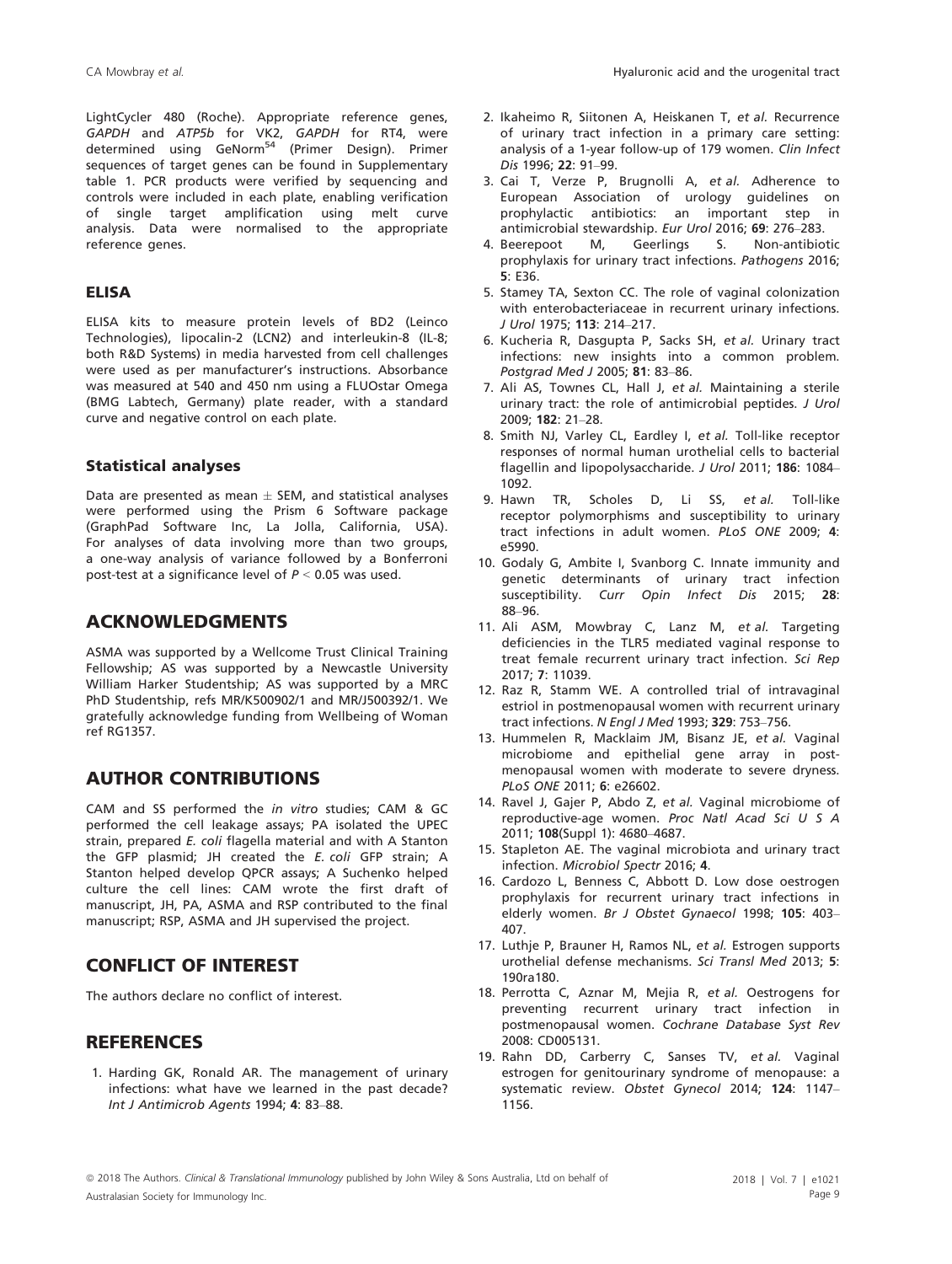- 20. Bergamin PA, Kiosoglous AJ. Non-surgical management of recurrent urinary tract infections in women. Transl Androl Urol 2017; 6: S142–S152.
- 21. Spaulding CN, Hultgren SJ. Adhesive pili in UTI pathogenesis and drug development. Pathogens 2016; 5: E30.
- 22. Brumbaugh AR, Smith SN, Mobley HL. Immunization with the yersiniabactin receptor, FyuA, protects against pyelonephritis in a murine model of urinary tract infection. Infect Immun 2013; 81: 3309–3316.
- 23. Savar NS, Jahanian-Najafabadi A, Mahdavi M, et al. In silico and in vivo studies of truncated forms of flagellin (FliC) of enteroaggregative Escherichia coli fused to FimH from uropathogenic Escherichia coli as a vaccine candidate against urinary tract infections. J Biotechnol 2014; 175: 31–37.
- 24. Klein T, Abgottspon D, Wittwer M, et al. FimH antagonists for the oral treatment of urinary tract infections: from design and synthesis to in vitro and in vivo evaluation. J Med Chem 2010; 53: 8627–8641.
- 25. Mydock-McGrane L, Cusumano Z, Han Z, et al. Antivirulence C-mannosides as antibiotic-sparing, oral therapeutics for urinary tract infections. J Med Chem 2016; 59: 9390–9408.
- 26. Spaulding CN, Klein RD, Ruer S, et al. Selective depletion of uropathogenic E. coli from the gut by a FimH antagonist. Nature 2017; 546: 528–532.
- 27. Wullt B, Svanborg C. Deliberate establishment of asymptomatic bacteriuria-A novel strategy to prevent recurrent UTI. Pathogens 2016; 5: E52.
- 28. Damiano R, Quarto G, Bava I, et al. Prevention of recurrent urinary tract infections by intravesical administration of hyaluronic acid and chondroitin sulphate: a placebo-controlled randomised trial. Eur Urol 2011; 59: 645–651.
- 29. Cicione A, Cantiello F, Ucciero G, et al. Intravesical treatment with highly-concentrated hyaluronic acid and chondroitin sulphate in patients with recurrent urinary tract infections: results from a multicentre survey. Can Urol Assoc J 2014; 8: E721–E727.
- 30. De Vita D, Antell H, Giordano S. Effectiveness of intravesical hyaluronic acid with or without chondroitin sulfate for recurrent bacterial cystitis in adult women: a meta-analysis. Int Urogynecol J 2013; 24: 545–552.
- 31. Dusio GF, Cardani D, Zanobbio L, et al. Stimulation of TLRs by LMW-HA induces self-defense mechanisms in vaginal epithelium. Immunol Cell Biol 2011; 89: 630–639.
- 32. Ruppert SM, Hawn TR, Arrigoni A, et al. Tissue integrity signals communicated by high-molecular weight hyaluronan and the resolution of inflammation. Immunol Res 2014; 58: 186–192.
- 33. Jiang D, Liang J, Fan J, et al. Regulation of lung injury and repair by Toll-like receptors and hyaluronan. Nat Med 2005; 11: 1173–1179.
- 34. Cyphert JM, Trempus CS, Garantziotis S. Size matters: molecular weight specificity of hyaluronan effects in cell biology. Int J Cell Biol 2015; 2015: [https://doi.org/10.](https://doi.org/10.1155/2015/563818) [1155/2015/563818.](https://doi.org/10.1155/2015/563818)
- 35. Ciani O, Arendsen E, Romancik M, et al. Intravesical administration of combined hyaluronic acid (HA) and chondroitin sulfate (CS) for the treatment of female

recurrent urinary tract infections: a European multicentre nested case-control study. BMJ Open 2016; 6: e009669.

- 36. Cervigni M, Sommariva M, Tenaglia R, et al. A randomized, open-label, multicenter study of the efficacy and safety of intravesical hyaluronic acid and chondroitin sulfate versus dimethyl sulfoxide in women with bladder pain syndrome/interstitial cystitis. Neurourol Urodyn 2017; 36: 1178–1186.
- 37. Lee DG, Cho JJ, Park HK, et al. Preventive effects of hyaluronic acid on Escherichia coli-induced urinary tract infection in rat. Urology 2010; 75: 949– 954.
- 38. Melis GB, Piras B, Marotto MF, et al. The stimulation of the vaginal immune system with short-term administration of a vaginal gel containing fraction of Propionibacterium acnes, hyaluronic acid and polycarbophil is efficacious in vaginal infections dependent on disorders in the vaginal ecosystem. Gynecol Endocrinol 2018; 1–4.
- 39. Wood MW, Breitschwerdt EB, Nordone SK, et al. Uropathogenic E. coli promote a paracellular urothelial barrier defect characterized by altered tight junction integrity, epithelial cell sloughing and cytokine release. J Comp Pathol 2012; 147: 11–19.
- 40. Chassin C, Vimont S, Cluzeaud F, et al. TLR4 facilitates translocation of bacteria across renal collecting duct cells. J Am Soc Nephrol 2008; 19: 2364–2374.
- 41. Mysorekar IU, Mulvey MA, Hultgren SJ, et al. Molecular regulation of urothelial renewal and host defenses during infection with uropathogenic Escherichia coli. J Biol Chem 2002; 277: 7412–7419.
- 42. Varley CL, Garthwaite MA, Cross W, et al. PPARgammaregulated tight junction development during human urothelial cytodifferentiation. J Cell Physiol 2006; 208: 407–417.
- 43. Smith NJ, Hinley J, Varley CL, et al. The human urothelial tight junction: claudin 3 and the ZO-1alpha (+) switch. Bladder (San Franc) 2015; 2: e9.
- 44. Rouschop KM, Sylva M, Teske GJ, et al. Urothelial CD44 facilitates Escherichia coli infection of the murine urinary tract. J Immunol 2006; 177: 7225–7232.
- 45. Yang C, Cao M, Liu H, et al. The high and low molecular weight forms of hyaluronan have distinct effects on CD44 clustering. J Biol Chem 2012; 287: 43094–43107.
- 46. Kawana H, Karaki H, Higashi M, et al. CD44 suppresses TLR-mediated inflammation. J Immunol 2008; 180: 4235–4245.
- 47. Liang J, Jiang D, Griffith J, et al. CD44 is a negative regulator of acute pulmonary inflammation and lipopolysaccharide-TLR signaling in mouse macrophages. J Immunol 2007; 178: 2469–2475.
- 48. Jiang D, Liang J, Noble PW. Hyaluronan in tissue injury and repair. Annu Rev Cell Dev Biol 2007; 23: 435–461.
- 49. Petrey AC, de la Motte CA. Hyaluronan, a crucial regulator of inflammation. Front Immunol 2014; 5: 101.
- 50. Erickson DR, Sheykhnazari M, Ordille S, et al. Increased urinary hyaluronic acid and interstitial cystitis. J Urol 1998; 160: 1282–1284.